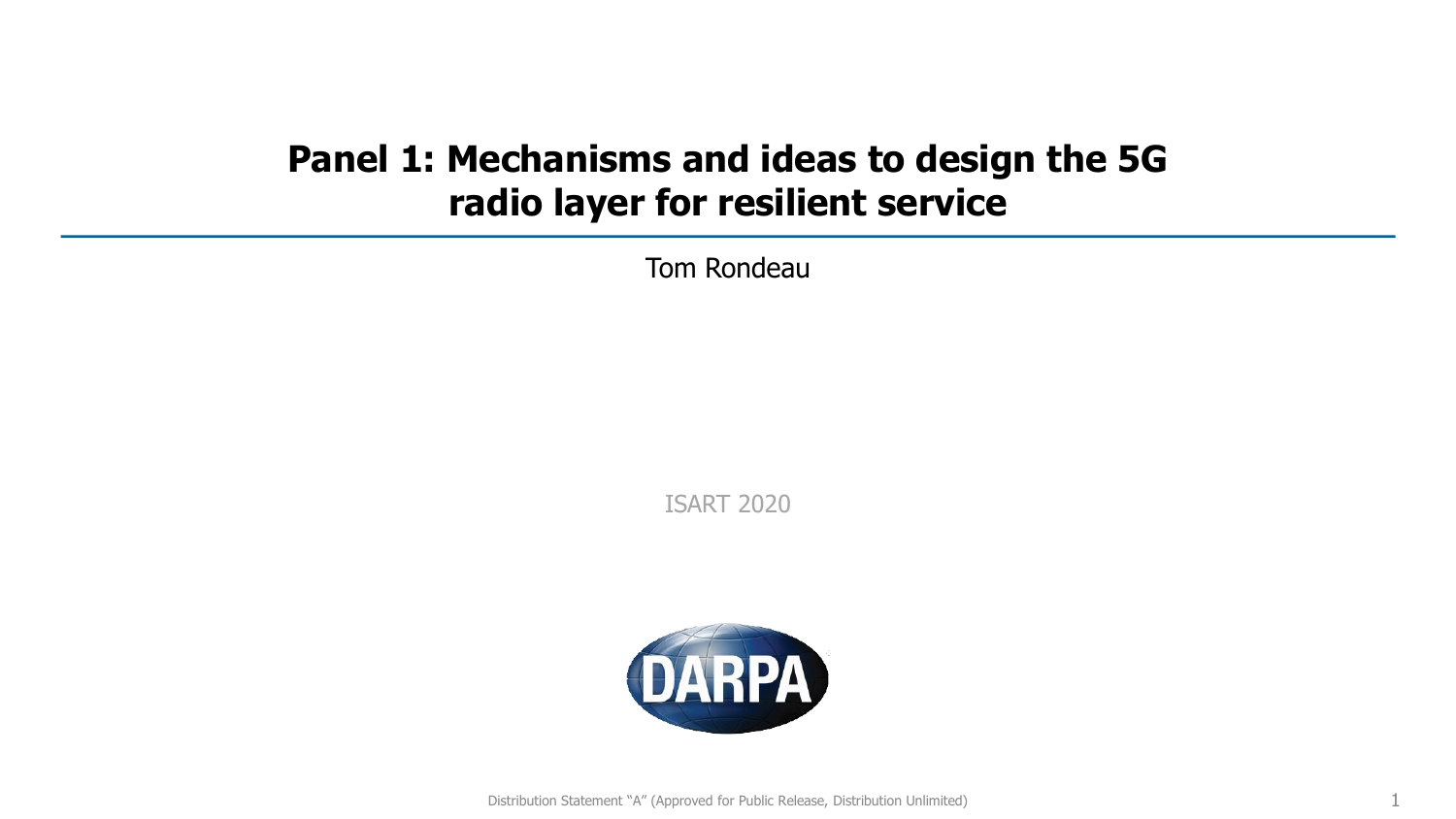

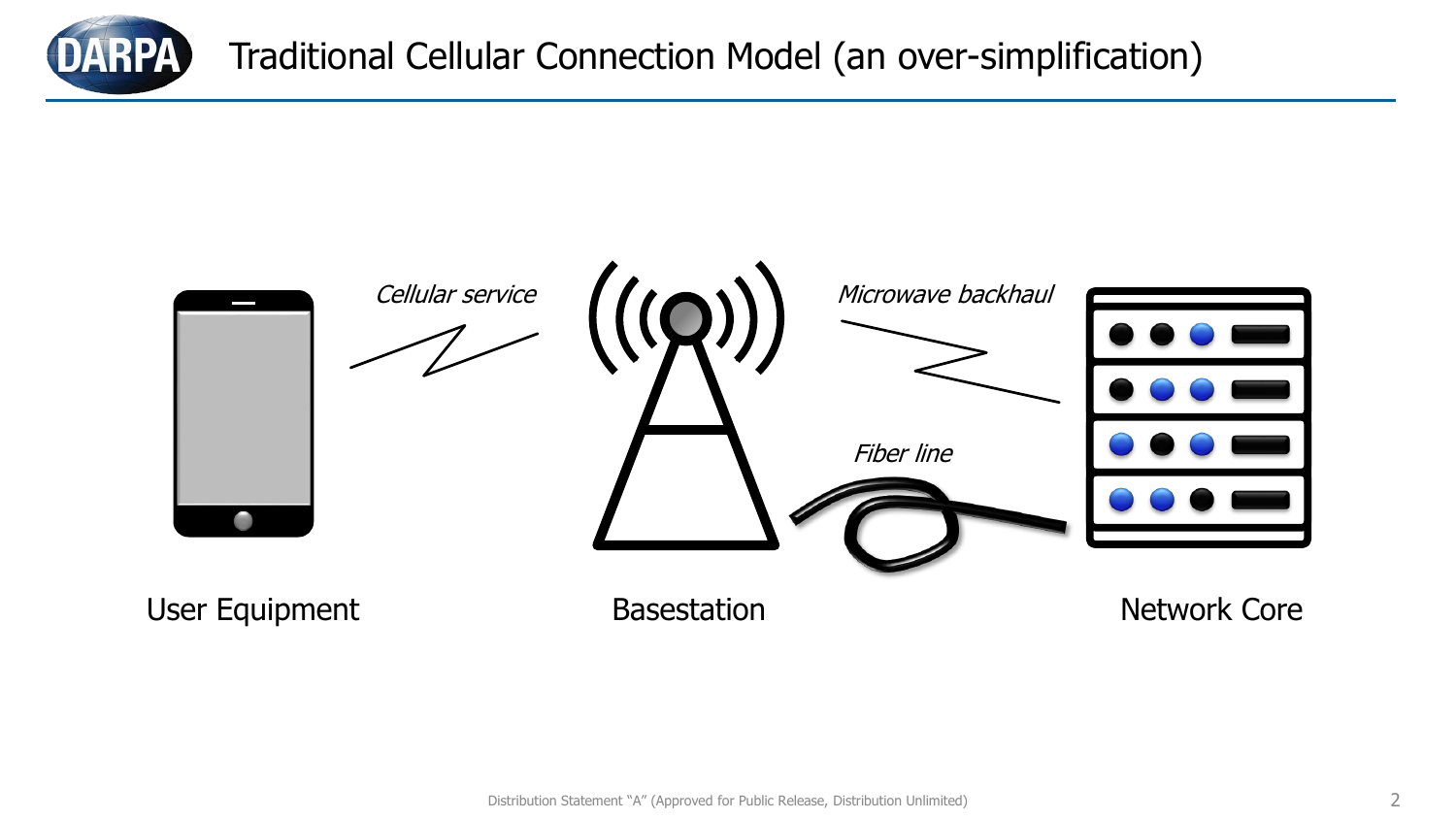

5G and Beyond Cellular Connection Model (still over-simplified)



Internet of Things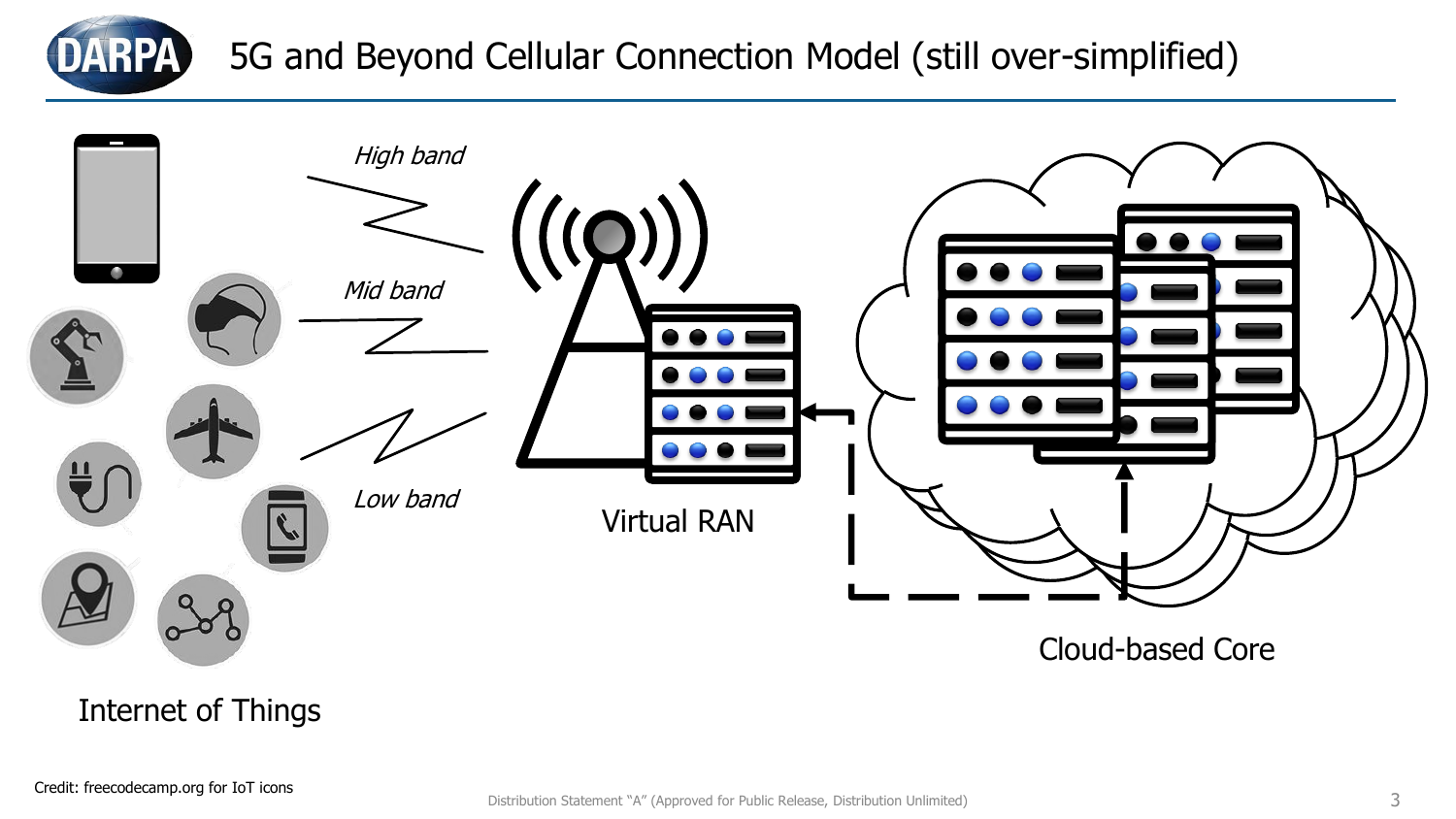

Explosions of challenges and opportunities

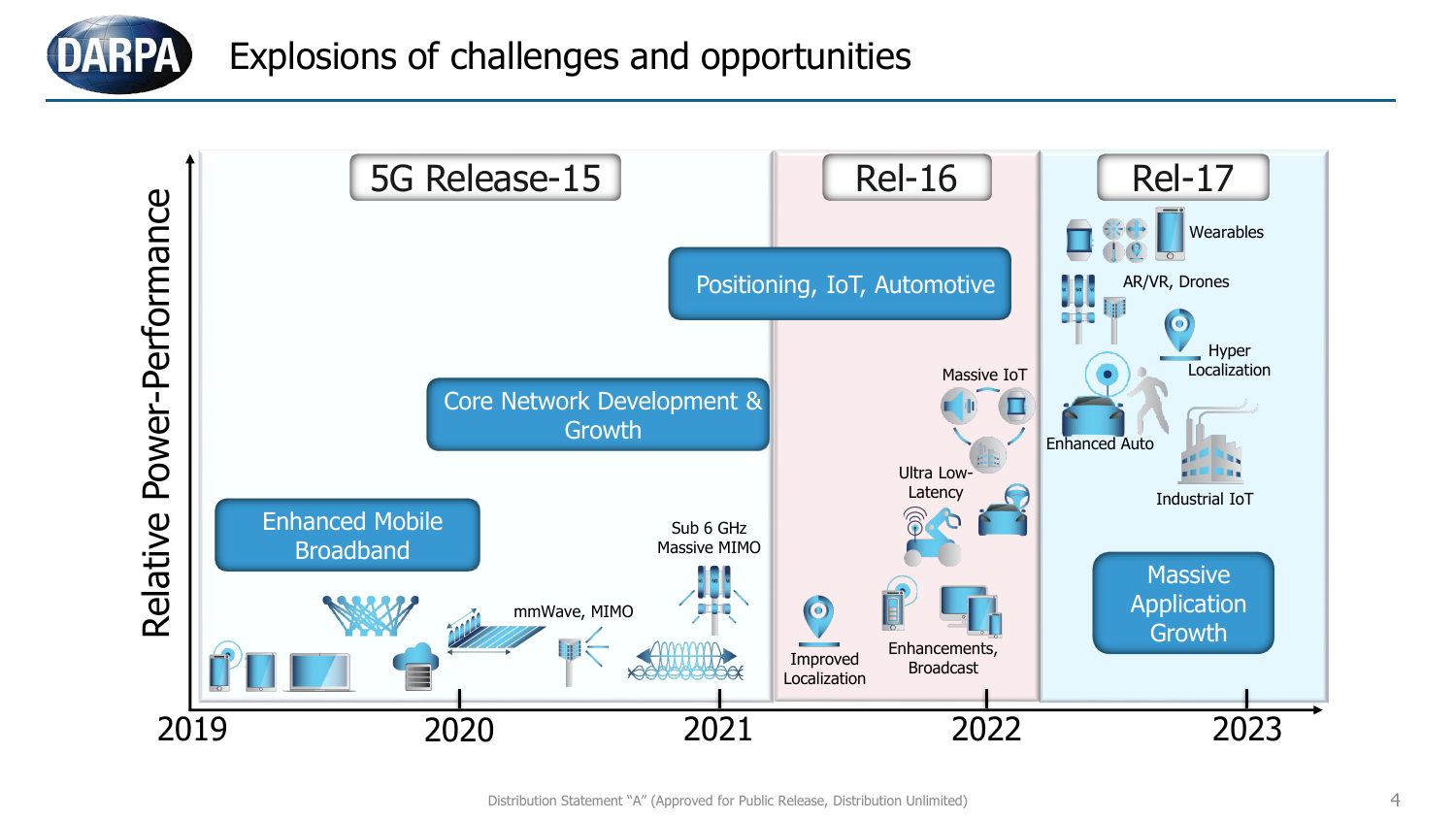

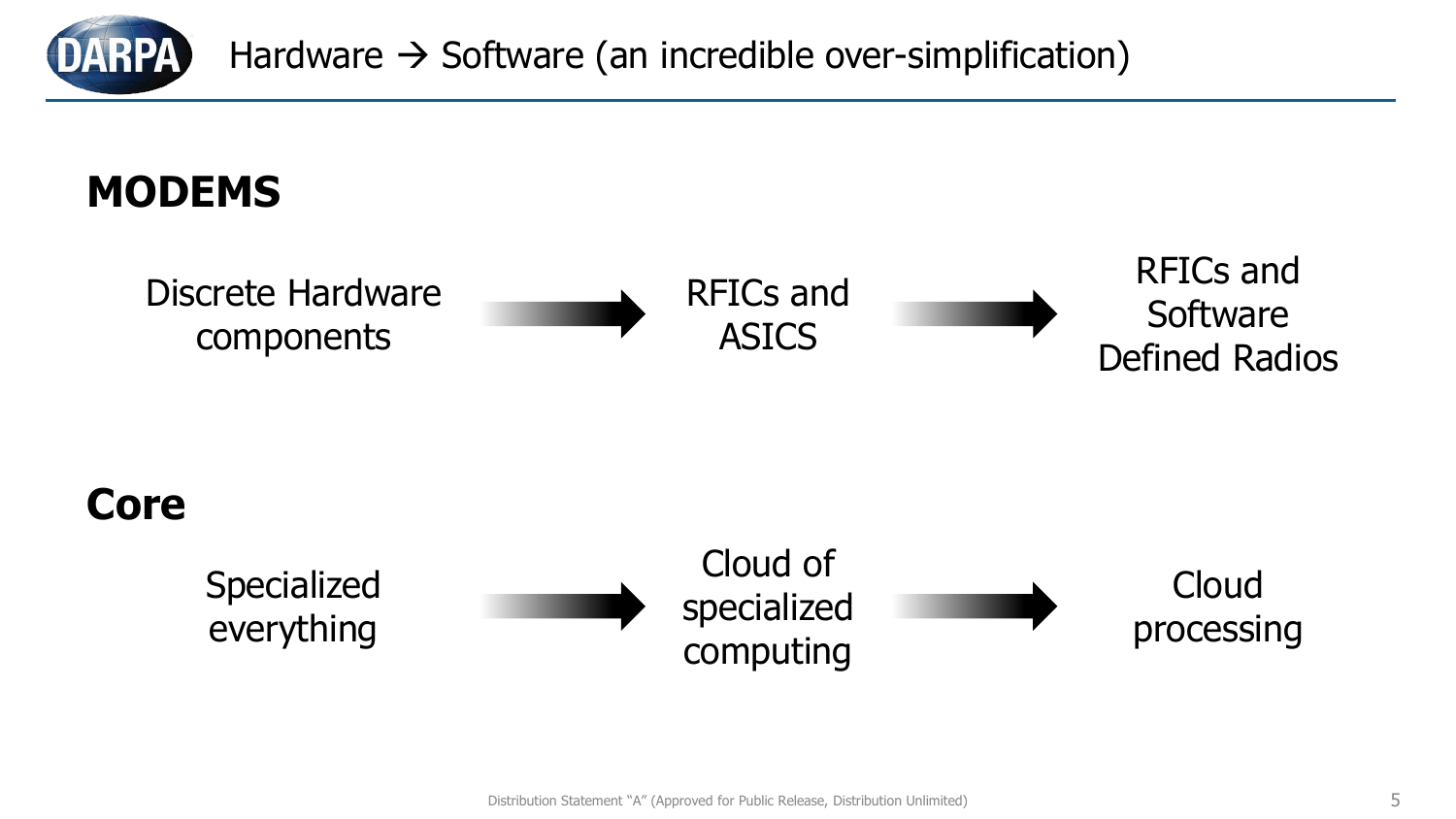

## Software is still hungry, apparently



Context: Why Software Is Eating The World, Marc Andreesen, Wall Street Journal, Aug. 20, 2011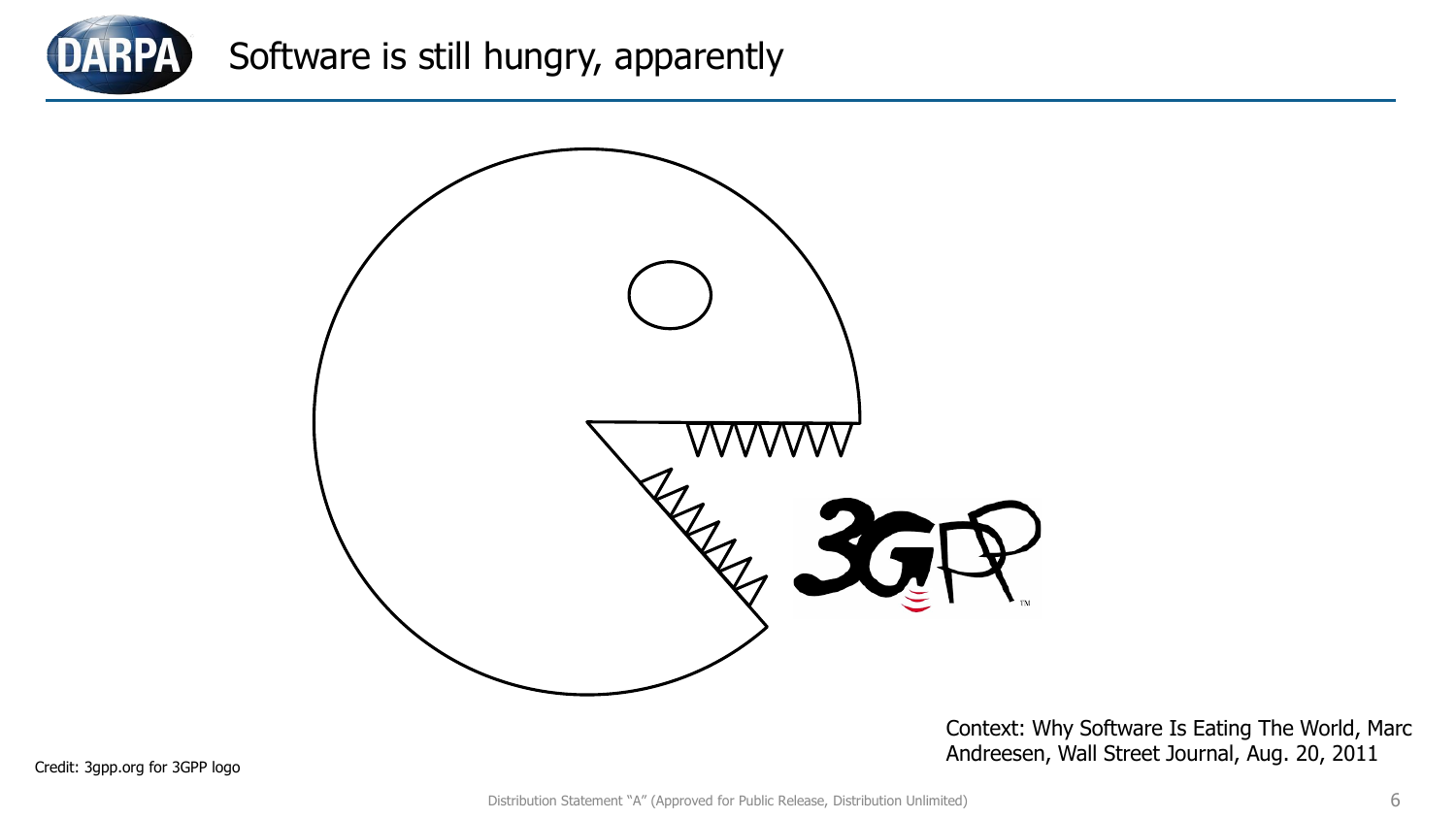